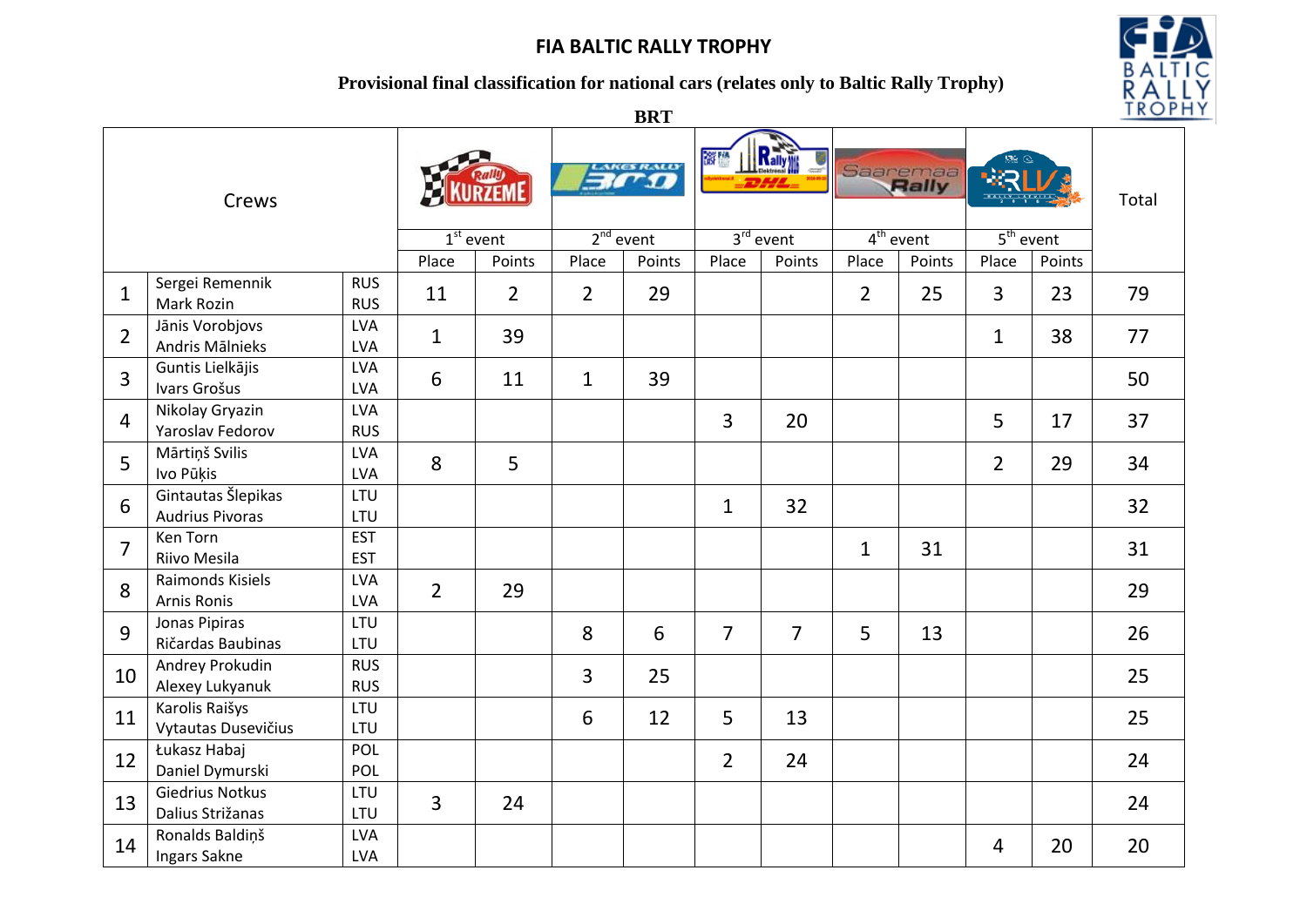|    | Albert Prinz Von Thurn | DEU        |                |              |                |    |                |    |                |    |                |                |                |
|----|------------------------|------------|----------------|--------------|----------------|----|----------------|----|----------------|----|----------------|----------------|----------------|
| 15 | und Taxis              |            |                |              | 4              | 20 |                |    |                |    |                |                | 20             |
|    | <b>Bjorn Degandt</b>   | <b>BEL</b> |                |              |                |    |                |    |                |    |                |                |                |
| 16 | Oliver Ojaperv         | <b>EST</b> |                |              |                |    |                |    |                |    |                |                |                |
|    | Jarno Talve            | <b>EST</b> |                |              |                |    |                |    | $\overline{3}$ | 19 |                |                | 19             |
| 17 | Edijs Bergmanis        | <b>LVA</b> |                |              |                |    |                |    |                |    |                |                |                |
|    | Māris Kulšs            | <b>LVA</b> | $\overline{4}$ | 18           |                |    |                |    |                |    |                |                | 18             |
| 18 | Daņila Belokoņs        | <b>LVA</b> |                |              | $\overline{7}$ | 8  | 6              | 10 |                |    |                |                | 18             |
|    | <b>Toms Freibergs</b>  | <b>LVA</b> |                |              |                |    |                |    |                |    |                |                |                |
| 19 | Denis Rostilov         | <b>RUS</b> |                |              |                |    | $\overline{4}$ | 16 |                |    |                |                | 16             |
|    | Aleksei Ignatov        | <b>RUS</b> |                |              |                |    |                |    |                |    |                |                |                |
| 20 | Sergey Uger            | <b>ISR</b> |                |              | 5              | 15 |                |    |                |    |                |                | 15             |
|    | Maria Uger             | <b>ISR</b> |                |              |                |    |                |    |                |    |                |                |                |
| 21 | Radik Shaymiev         | <b>RUS</b> | 5              | 15           |                |    |                |    |                |    |                |                | 15             |
|    | Maxim Tsvetkov         | <b>RUS</b> |                |              |                |    |                |    |                |    |                |                |                |
| 22 | Kevin Kuusik           | <b>EST</b> |                |              |                |    |                |    | 4              | 14 |                |                | 14             |
|    | Cristen Laos           | <b>EST</b> |                |              |                |    |                |    |                |    |                |                |                |
| 23 | Vasily Gryazin         | <b>LVA</b> |                |              |                |    |                |    |                |    | 6              | 12             | 12             |
|    | Dmitry Lebedik         | <b>LVA</b> |                |              |                |    |                |    |                |    |                |                |                |
| 24 | Kenneth Sepp           | <b>EST</b> |                |              |                |    |                |    | 6              | 11 |                |                | 11             |
|    | Tanel Kasesalu         | <b>EST</b> |                |              |                |    |                |    |                |    |                |                |                |
| 25 | <b>Edgars Balodis</b>  | <b>LVA</b> |                |              |                |    |                |    | $\overline{7}$ | 9  |                |                | 9              |
|    | Inese Akmentiņa        | <b>LVA</b> |                |              |                |    |                |    |                |    |                |                |                |
| 26 | Alexander Gorelov      | <b>RUS</b> | 9              | 4            |                |    |                |    |                |    | 8              | 5              | 9              |
|    | Igor Skuridin          | <b>RUS</b> |                |              |                |    |                |    |                |    |                |                |                |
| 27 | Igor Bulantsev         | <b>RUS</b> | $\overline{7}$ | 8            |                |    |                |    |                |    |                |                | 8              |
|    | Marina Danilova        | <b>RUS</b> |                |              |                |    |                |    |                |    |                |                |                |
| 28 | Mārtiņš Sesks          | <b>LVA</b> |                |              |                |    |                |    |                |    | $\overline{7}$ | 8              | 8              |
|    | <b>Reinis Vilsons</b>  | <b>LVA</b> |                |              |                |    |                |    |                |    |                |                |                |
| 29 | <b>Filip Nivette</b>   | POL        | 10             | 4            |                |    |                |    |                |    |                |                | 4              |
|    | Kamil Heller           | POL        |                |              |                |    |                |    |                |    |                |                |                |
| 30 | Petr Turkin            | <b>RUS</b> |                |              |                |    |                |    |                |    | 9              | $\overline{2}$ | $\overline{2}$ |
|    | Vasilly Mirkotan       | <b>RUS</b> |                |              |                |    |                |    |                |    |                |                |                |
| 31 | Andris Kulbergs        | <b>LVA</b> |                |              |                |    |                |    |                |    | 10             | $\overline{2}$ | $\overline{2}$ |
|    | Andis Veinbergs        | <b>LVA</b> |                |              |                |    |                |    |                |    |                |                |                |
| 32 | <b>Edgars Balodis</b>  | <b>LVA</b> |                |              |                |    |                |    |                |    | 11             | $\mathbf{1}$   | $\mathbf{1}$   |
|    | Inese Akmentiņa        | <b>LVA</b> |                |              |                |    |                |    |                |    |                |                |                |
| 33 | Alexander Mikhaylov    | <b>RUS</b> | 12             | $\mathbf{1}$ |                |    |                |    |                |    |                |                | $\mathbf{1}$   |
|    | Normunds Kokins        | LVA        |                |              |                |    |                |    |                |    |                |                |                |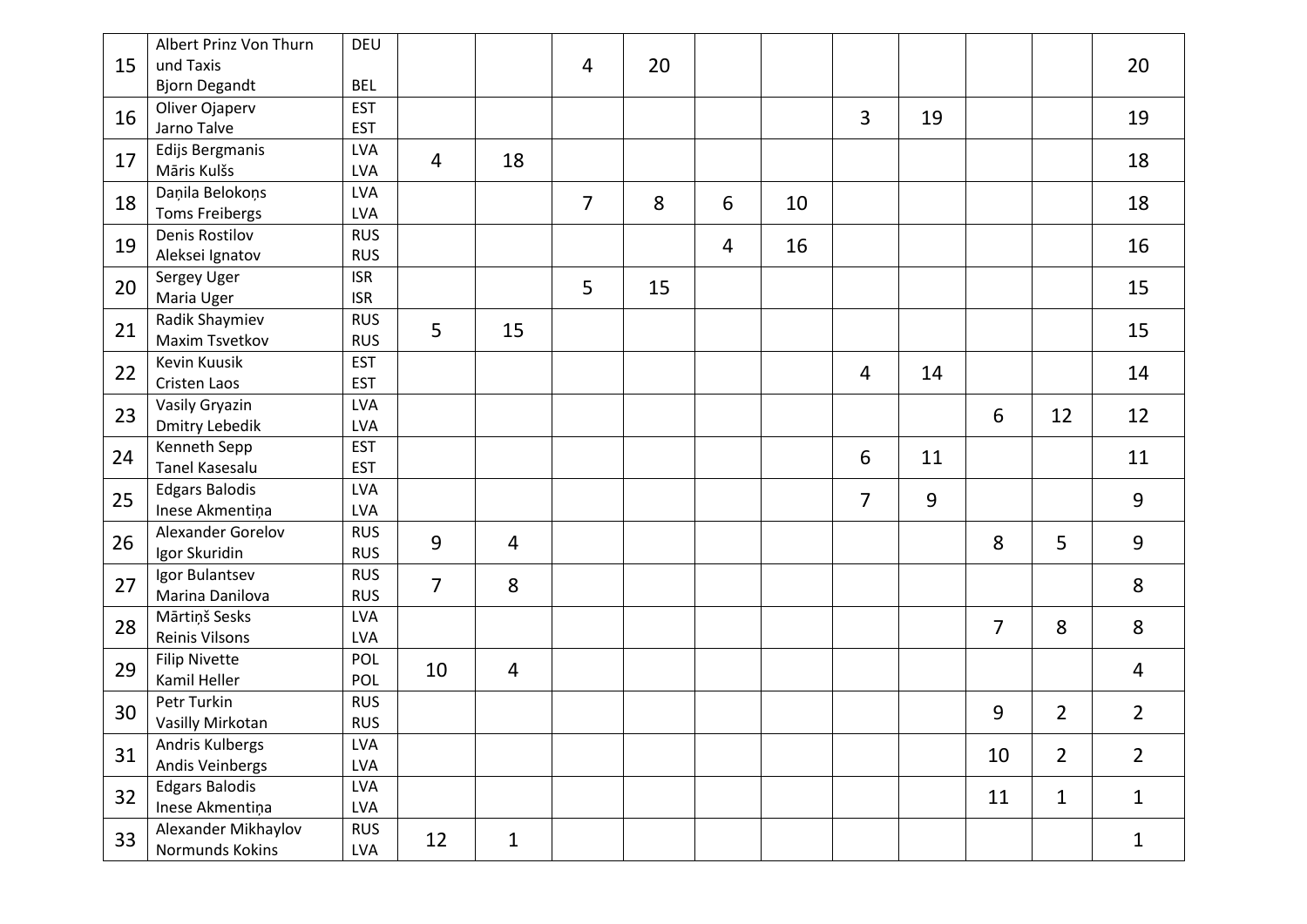### **Provisional final classification for national cars (relates only to Baltic Rally Trophy)**



**BRT2**

| Crews          |                                                           |                                        |                |                           | <b>EXECUTED</b> |        | Rally<br>商鹽    |        | Saaremaa    |        |                |                | Total |
|----------------|-----------------------------------------------------------|----------------------------------------|----------------|---------------------------|-----------------|--------|----------------|--------|-------------|--------|----------------|----------------|-------|
|                |                                                           |                                        |                | $\overline{1^{st}}$ event | $2nd$ event     |        | $3rd$ event    |        | $4th$ event |        | $5th$ event    |                |       |
|                |                                                           |                                        | Place          | Points                    | Place           | Points | Place          | Points | Place       | Points | Place          | Points         |       |
| $\mathbf{1}$   | Sergei Remennik<br>Mark Rozin                             | <b>RUS</b><br><b>RUS</b>               | $\overline{3}$ | 24                        | $\mathbf{1}$    | 38     |                |        | $\mathbf 1$ | 32     | $\overline{2}$ | 30             | 124   |
| $\overline{2}$ | Mārtiņš Svilis<br>Ivo Pūķis                               | <b>LVA</b><br><b>LVA</b>               | 6              | 13                        |                 |        |                |        |             |        | $\mathbf 1$    | 39             | 52    |
| 3              | Alexander Gorelov<br>Igor Skuridin                        | <b>RUS</b><br><b>RUS</b>               | $\overline{2}$ | 27                        |                 |        |                |        |             |        | 3              | 25             | 52    |
| 4              | Igor Bulantsev<br>Marina Danilova                         | <b>RUS</b><br><b>RUS</b>               | $\mathbf{1}$   | 36                        |                 |        |                |        |             |        |                |                | 36    |
| 5              | Sergey Uger<br>Maria Uger                                 | <b>ISR</b><br><b>ISR</b>               | 8              | 10                        | 3               | 25     |                |        |             |        |                |                | 35    |
| 6              | Lazar Kan<br><b>Falkmar Platz</b><br><b>Dmitry Chumak</b> | <b>DEU</b><br><b>DEU</b><br><b>RUS</b> | 5              | 14                        |                 |        |                |        |             |        | $\overline{4}$ | 19             | 33    |
| $\overline{7}$ | Gintautas Šlepikas<br><b>Audrius Pivoras</b>              | LTU<br>LTU                             |                |                           |                 |        | $\mathbf{1}$   | 32     |             |        |                |                | 32    |
| 8              | Andrey Prokudin<br>Alexey Lukyanuk                        | <b>RUS</b><br><b>RUS</b>               |                |                           | $\overline{2}$  | 31     |                |        |             |        |                |                | 31    |
| 9              | Łukasz Habaj<br>Daniel Dymurski                           | POL<br>POL                             |                |                           |                 |        | $\overline{2}$ | 24     |             |        |                |                | 24    |
| 10             | Alexander Mikhaylov<br>Normunds Kokins                    | <b>RUS</b><br><b>LVA</b>               | 4              | 19                        |                 |        |                |        |             |        | 5              | $\overline{4}$ | 23    |
| 11             | <b>Filip Nivette</b><br>Kamil Heller                      | POL<br>POL                             | $\overline{7}$ | 11                        |                 |        |                |        |             |        |                |                | 11    |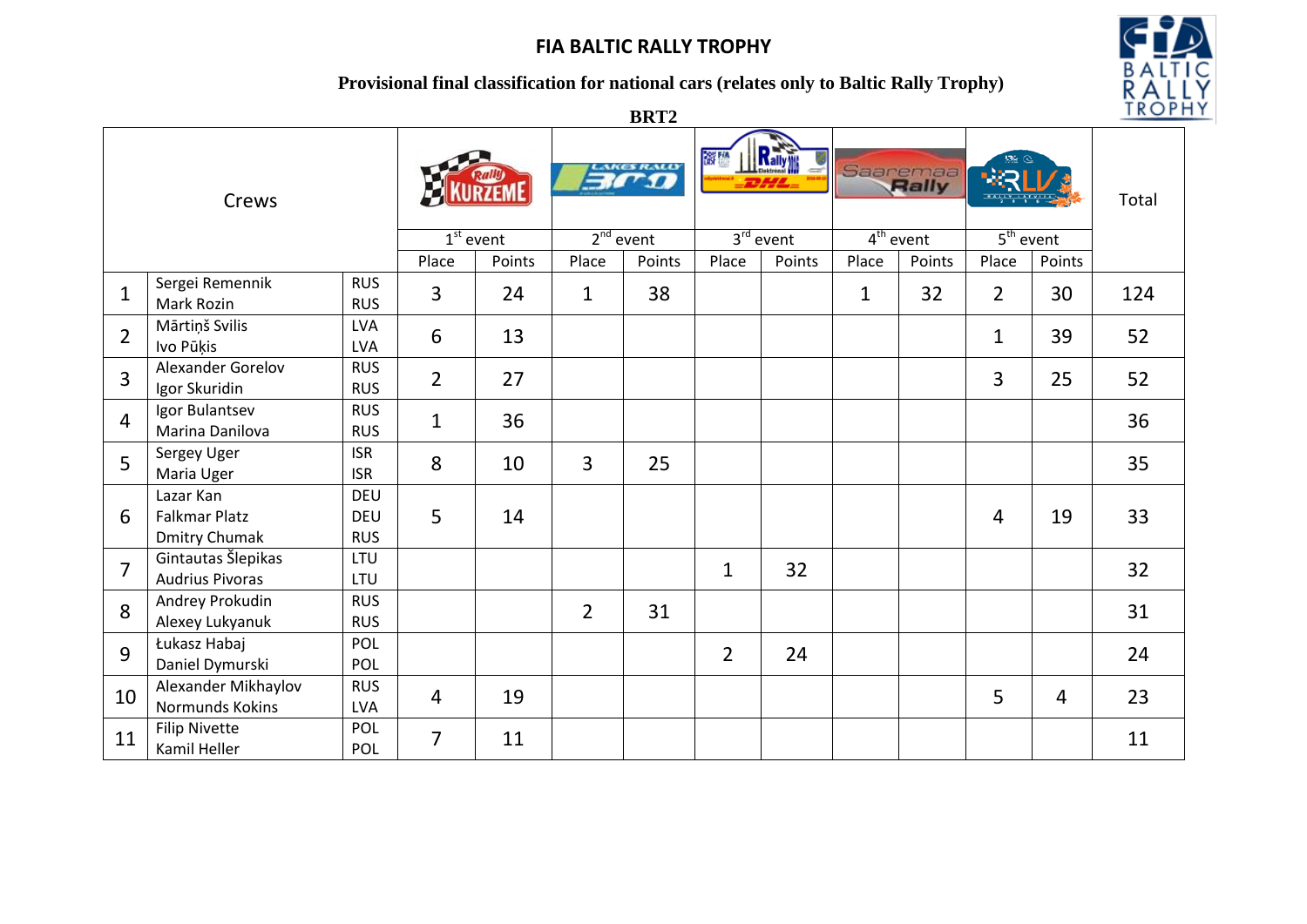### **Provisional final classification for national cars (relates only to Baltic Rally Trophy)**



**BRT3**

| Crews          |                                                                 |                                 |                | <b>Bro</b>     |                | Rally<br>辭鹽 |                | Saaremaa    |                |             |                | Total          |     |
|----------------|-----------------------------------------------------------------|---------------------------------|----------------|----------------|----------------|-------------|----------------|-------------|----------------|-------------|----------------|----------------|-----|
|                |                                                                 |                                 |                | $1st$ event    |                | $2nd$ event |                | $3rd$ event |                | $4th$ event |                | $5th$ event    |     |
|                |                                                                 |                                 | Place          | Points         | Place          | Points      | Place          | Points      | Place          | Points      | Place          | Points         |     |
| $\mathbf{1}$   | Jonas Pipiras<br><b>Vytis Pauliukonis</b><br>Ričardas Baubinas  | LTU<br>LTU<br>LTU               | 3              | 20             | $\overline{2}$ | 31          | $\overline{4}$ | 16          | $\overline{4}$ | 16          | 5              | 18             | 101 |
| $\overline{2}$ | Daņila Belokoņs<br><b>Toms Freibergs</b>                        | <b>LVA</b><br><b>LVA</b>        | $\overline{4}$ | 16             | $\mathbf{1}$   | 38          | 3              | 20          |                |             | 3              | 25             | 99  |
| 3              | Mārtiņš Sesks<br>Reinis Vilsons                                 | <b>LVA</b><br><b>LVA</b>        | $\overline{2}$ | 28             |                |             |                |             |                |             | $\mathbf{1}$   | 39             | 67  |
| 4              | Oliver Ojaperv<br>Jarno Talve                                   | <b>EST</b><br><b>EST</b>        | $\mathbf{1}$   | 38             |                |             |                |             | $\overline{2}$ | 23          |                |                | 61  |
| 5              | <b>Denis Rostilov</b><br>Aleksei Ignatov                        | <b>RUS</b><br><b>RUS</b>        | 5              | 16             |                |             | $\overline{2}$ | 24          |                |             |                |                | 40  |
| 6              | Ken Torn<br>Riivo Mesila                                        | <b>EST</b><br><b>EST</b>        |                |                |                |             |                |             | $\mathbf{1}$   | 32          |                |                | 32  |
| $\overline{7}$ | Nikolay Gryazin<br>Yaroslav Fedorov                             | <b>LVA</b><br><b>RUS</b>        |                |                |                |             | $\mathbf{1}$   | 32          |                |             |                |                | 32  |
| 8              | Petr Turkin<br>Vasilly Mirkotan                                 | <b>RUS</b><br><b>RUS</b>        |                |                |                |             |                |             |                |             | $\overline{2}$ | 29             | 29  |
| 9              | <b>Arvis Vecvagars</b><br><b>Gints Gaikis</b>                   | <b>LVA</b><br><b>LVA</b>        | 8              | 9              |                |             |                |             |                |             | 4              | 19             | 28  |
| 10             | <b>Kevin Kuusik</b><br><b>Cristen Laos</b>                      | <b>EST</b><br><b>EST</b>        |                |                |                |             |                |             | $\overline{3}$ | 18          |                |                | 18  |
| 11             | Kenneth Sepp<br><b>Tanel Kasesalu</b>                           | <b>EST</b><br><b>EST</b>        | 11             | $\overline{2}$ |                |             |                |             | 5              | 16          |                |                | 18  |
| 12             | Gustav Kruuda<br>Ken Järveoja                                   | <b>EST</b><br><b>EST</b>        | 6              | 11             |                |             |                |             |                |             |                |                | 11  |
| 13             | Ričards Vīksna<br>Mārtiņš Meldrājs<br><b>Dzintars Ermansons</b> | <b>LVA</b><br>LVA<br><b>LVA</b> | $\overline{7}$ | 9              |                |             |                |             |                |             | 6              | $\overline{2}$ | 11  |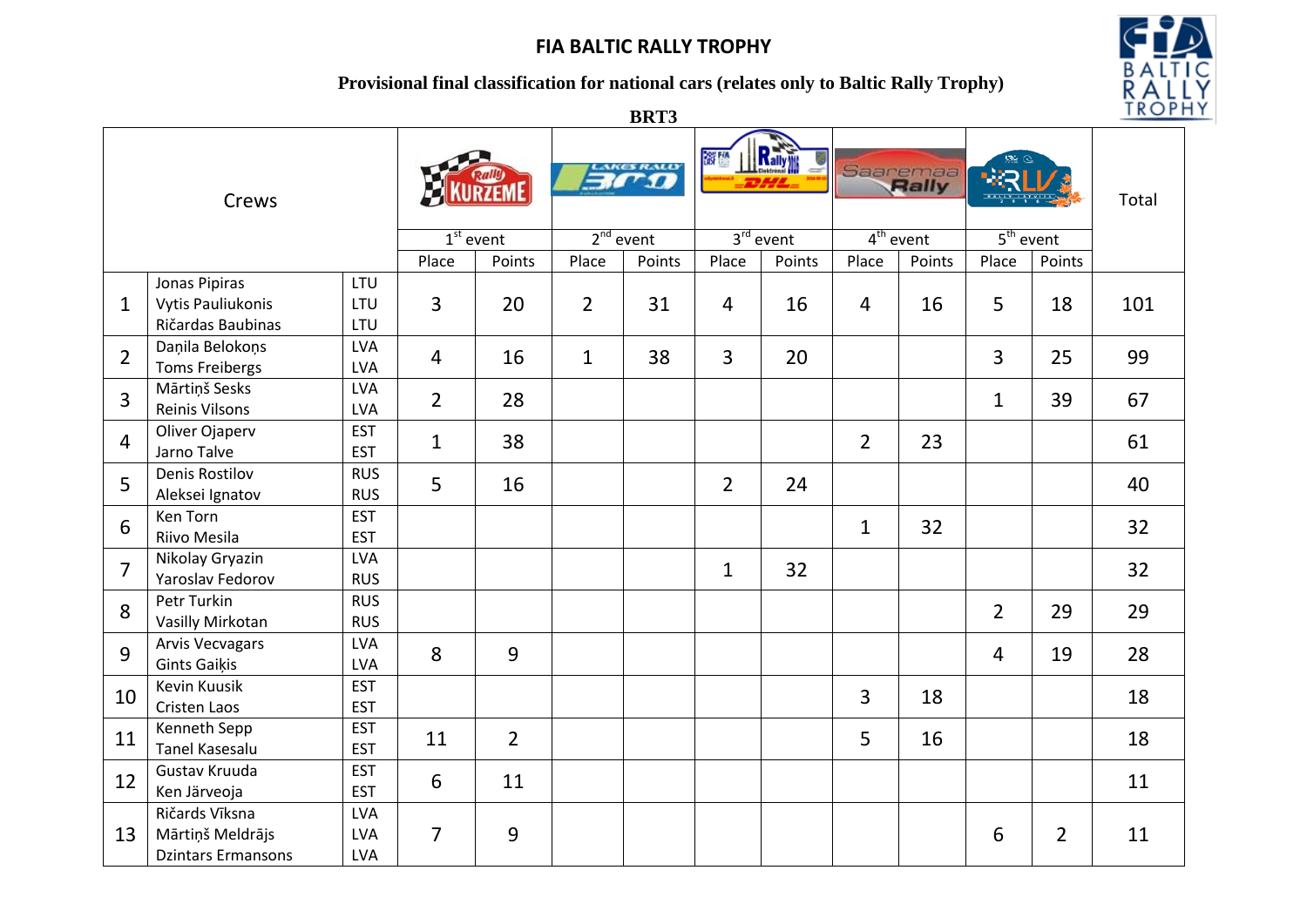| 14 | Justas Tamašauskas<br>Stasys Tarailė | LTU<br>LTU               |    |  |  |  |  |  |
|----|--------------------------------------|--------------------------|----|--|--|--|--|--|
| 15 | Artur Muradian<br>Pavel Chelebaev    | <b>RUS</b><br><b>RUS</b> | 10 |  |  |  |  |  |
| 16 | Karl Martin Volver<br>Margus Jõerand | <b>EST</b><br><b>EST</b> | ᅩᄼ |  |  |  |  |  |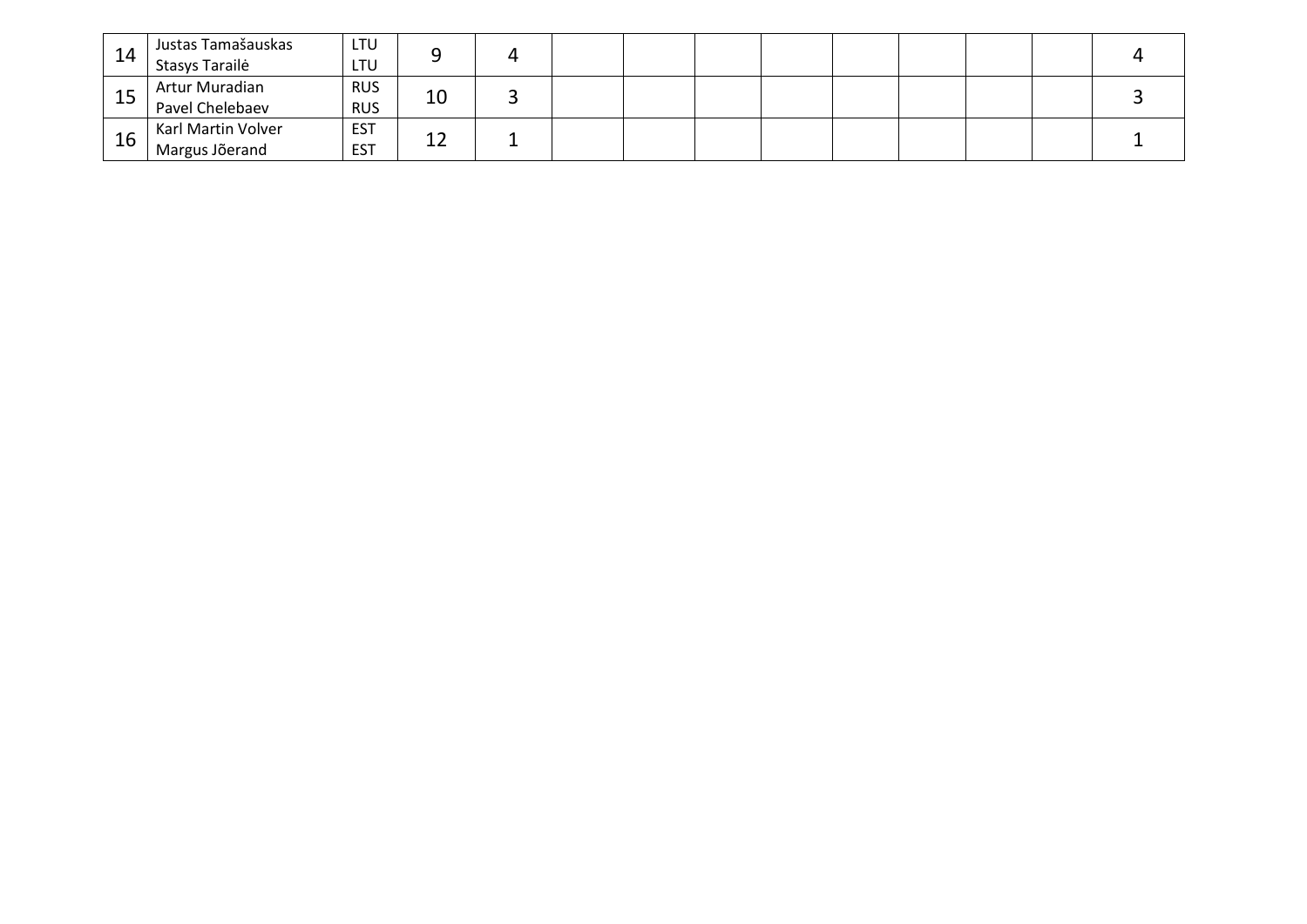### **Provisional final classification for national cars (relates only to Baltic Rally Trophy)**

|                |                     |                             |                |                                        |       | <b>BRTGT</b>                  |       |                         |       |                               |       |        | ROPH |
|----------------|---------------------|-----------------------------|----------------|----------------------------------------|-------|-------------------------------|-------|-------------------------|-------|-------------------------------|-------|--------|------|
| Crews          |                     | <b>Ralig</b><br>$1st$ event |                | LAKES RALLY<br>$-20050$<br>$2nd$ event |       | 窗户<br>$-2H/H=$<br>$3rd$ event |       | Saaremaa<br>$4th$ event |       | $58 \, \Omega$<br>$5th$ event |       | Total  |      |
|                |                     |                             | Place          | Points                                 | Place | Points                        | Place | Points                  | Place | Points                        | Place | Points |      |
|                | Karolis Raišys      | LTU                         |                |                                        |       |                               |       |                         |       |                               |       |        |      |
| $\mathbf{1}$   | Vytautas Dusevičius | LTU                         |                |                                        |       | 38                            | 1     | 32                      |       |                               |       |        | 70   |
|                | Saulius Jurgelėnas  | LTU                         |                |                                        |       |                               |       |                         |       |                               |       |        |      |
| $\overline{2}$ | Egidijus Valeiša    | LTU                         |                |                                        |       |                               |       |                         |       |                               |       |        | 38   |
|                | Povilas Reisas      | LTU                         |                | 38                                     |       |                               |       |                         |       |                               |       |        |      |
| 3              | Olli Lavikainen     | <b>FIN</b>                  | $\overline{2}$ | 7                                      |       |                               |       |                         |       |                               |       |        | ⇁    |
|                | Joni Kohtaniemi     | <b>FIN</b>                  |                |                                        |       |                               |       |                         |       |                               |       |        |      |